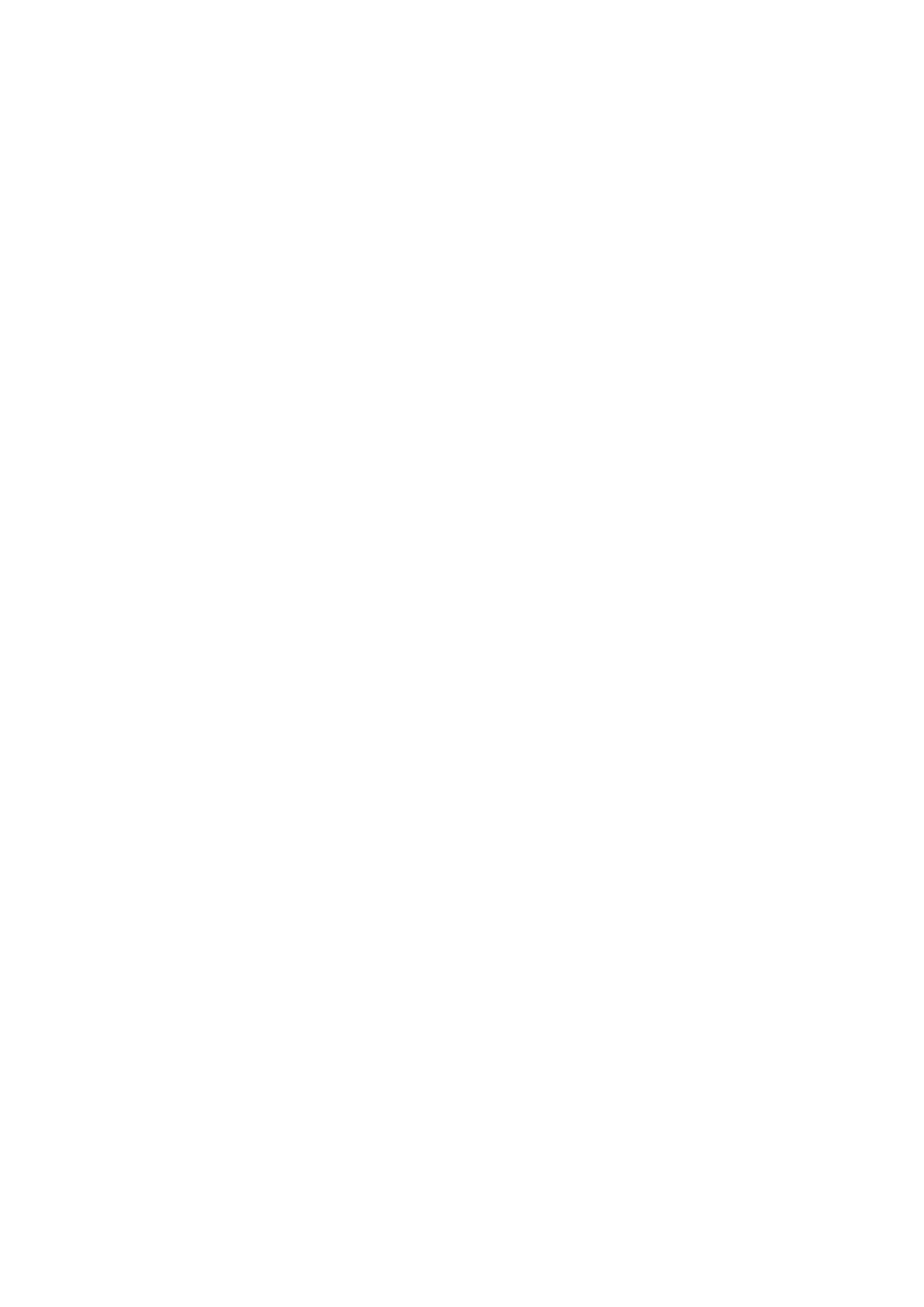

# **DRAFT REGULATION OF CARE (TRANSFER OF FUNCTIONS) (JERSEY) REGULATIONS 201-**

# **REPORT**

#### **Section 1: Introduction**

The Draft Regulation of Care (Transfer of Functions) (Jersey) Regulations 201- will transfer a range of registration, inspection and regulation functions from the Minister for Health and Social Services to the Care Commission.

It is one of 4 sets of draft Regulations being brought forward under the Regulation of [Care \(Jersey\) Law 2014](https://www.jerseylaw.je/laws/revised/Pages/20.820.aspx) (the "2014 Law") for States approval, the other 3 being –

- Draft Regulation of Care (Regulated Activities) (Jersey) Regulations 201-(P.126/2018): Regulations that describe the types of health and social care to be regulated in the first instance. This includes care home services, home care services<sup>1</sup>, and adults' day care services.
- Draft Regulation of Care (Standards and Requirements) (Jersey) Regulations 201-(P.127/2018): Regulations that set out the requirements to be imposed on registered care providers and applicants for registration.
- Draft Regulation of Care (Transitional and Transfer) (Jersey) Regulations 201- (P.129/2018): Regulations that set out the transitional arrangements with regard to services that are already regulated under the [Nursing Agencies \(Jersey\) Law 1978](https://www.jerseylaw.je/laws/revised/Pages/20.700.aspx) and the [Nursing and Residential Homes \(Jersey\) Law 1994.](https://www.jerseylaw.je/laws/revised/Pages/20.725.aspx)

# **Section 2: Background**

The 2014 Law was adopted by the States Assembly on 3 July 2014 following debate on the draft Law as lodged *au Greffe* on 20th May 2014 [\(P.95/2014\)](https://statesassembly.gov.je/assemblypropositions/2014/p.095-2014re-issue%20and%20corrig.pdf). It is a single enabling Law which will be underpinned by a series of Regulations, each focusing on a distinct type of health and social care provision.

The Draft Regulation of Care (Regulated Activities) (Jersey) Regulations 201- (P.126/2018) provide background information about –

- the purpose and function of the 2014 Law
- the fees to be brought forward under the 2014 Law
- the associated consultation process.

<sup>&</sup>lt;sup>1</sup> Home care is also known as domiciliary care.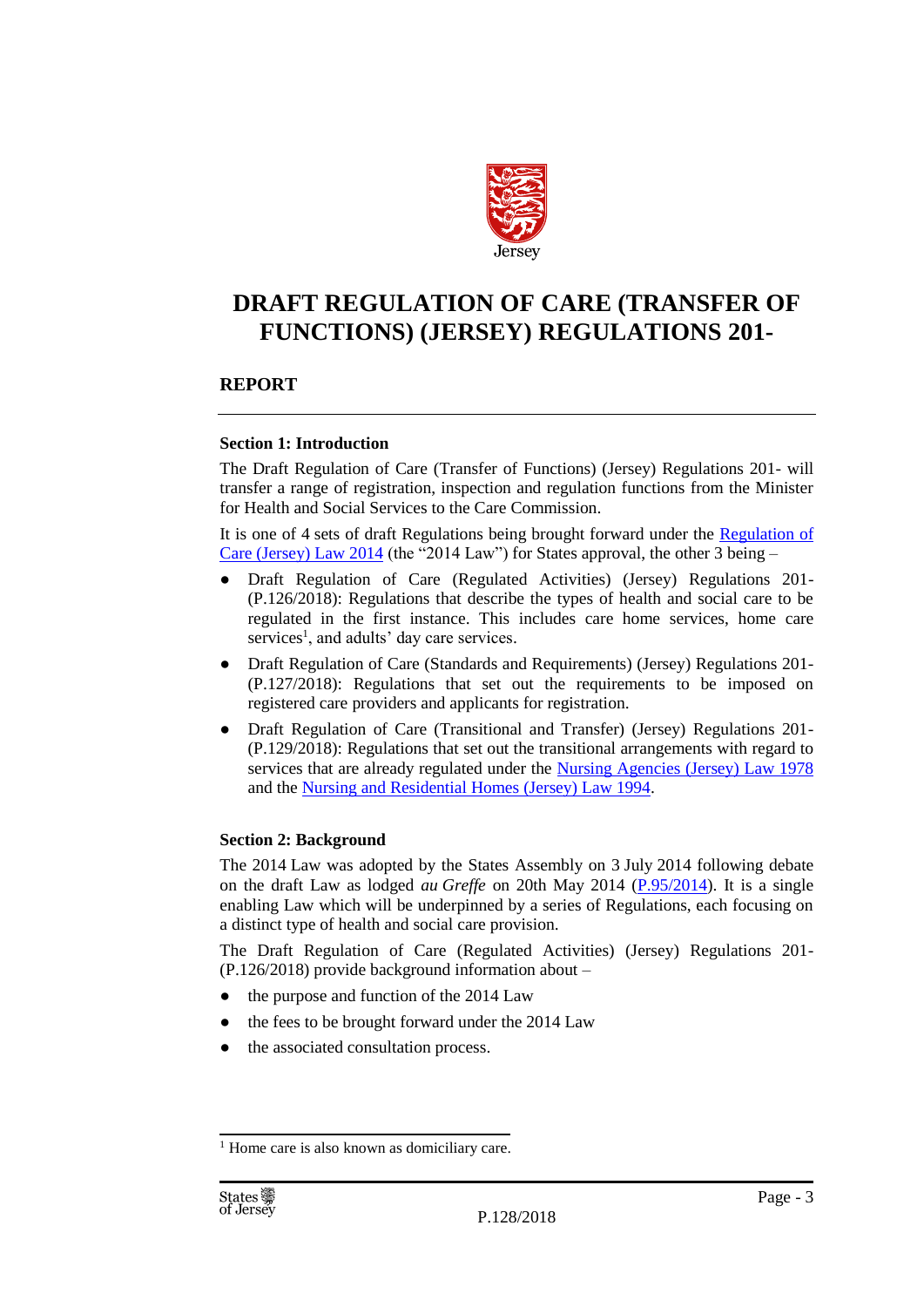# **Section 3: Draft Regulation of Care (Transfer of Functions) (Jersey) Regulations 201-**

The Transfer of Functions Regulations transfer a range of registration, inspection and regulation functions from the Minister for Health and Social Services to the Care Commission, as currently provided across a number of pieces of legislation, including –

- (a) legislation focused on types of service provision: the [Piercing and Tattooing](https://www.jerseylaw.je/laws/revised/Pages/20.900.aspx)  [\(Jersey\) Law 2002,](https://www.jerseylaw.je/laws/revised/Pages/20.900.aspx) the [Nursing and Residential Homes \(Jersey\) Law 1994;](https://www.jerseylaw.je/laws/revised/Pages/20.725.aspx) and the [Opticians \(Registration\) \(Jersey\) Law 1962](https://www.jerseylaw.je/laws/revised/Pages/20.750.aspx) (limited to maintaining a list of opticians businesses);
- (b) legislation allowing for the on-Island secondary registration of key groups of professionals in order that they may practice on the Island, including:
	- the [Health Care \(Registration\) \(Jersey\) Law 1995,](https://www.jerseylaw.je/laws/revised/Pages/20.300.aspx) which provides for registration of ambulance paramedics, nurses, social workers, radiographers, etc.
	- the [Medical Practitioners \(Registration\) \(Jersey\) Law 1960,](https://www.jerseylaw.je/laws/revised/Pages/20.600.aspx) which provides for registration of doctors
	- the **Dentistry (Jersey) Law 2015**, which provides for the registration of dental care professionals other than dentists.

The Regulations will be underpinned by the Regulation of Care (Transfer of Functions) (Jersey) Order 201-. The Order is required due to changes made to the [States of Jersey Law 2005](https://www.jerseylaw.je/laws/revised/Pages/16.800.aspx) by the [Machinery of Government \(Miscellaneous](https://www.jerseylaw.je/laws/enacted/pages/L-18-2018.aspx)  [Amendments\) \(Jersey\) Law 2018.](https://www.jerseylaw.je/laws/enacted/pages/L-18-2018.aspx) Transfers of functions between Ministers must now be effected by Order of the Chief Minister, with the transfer of functions Regulations being limited to transfers to the Care Commission.

# **Section 4: Financial and manpower implications**

Information about the financial and resource implications of the 2014 Law are set out in Section 4 of the report accompanying the Draft Regulation of Care (Regulated Activities) (Jersey) Regulations 201- (P.126/2018), which is lodged for debate on the same day as these draft Regulations.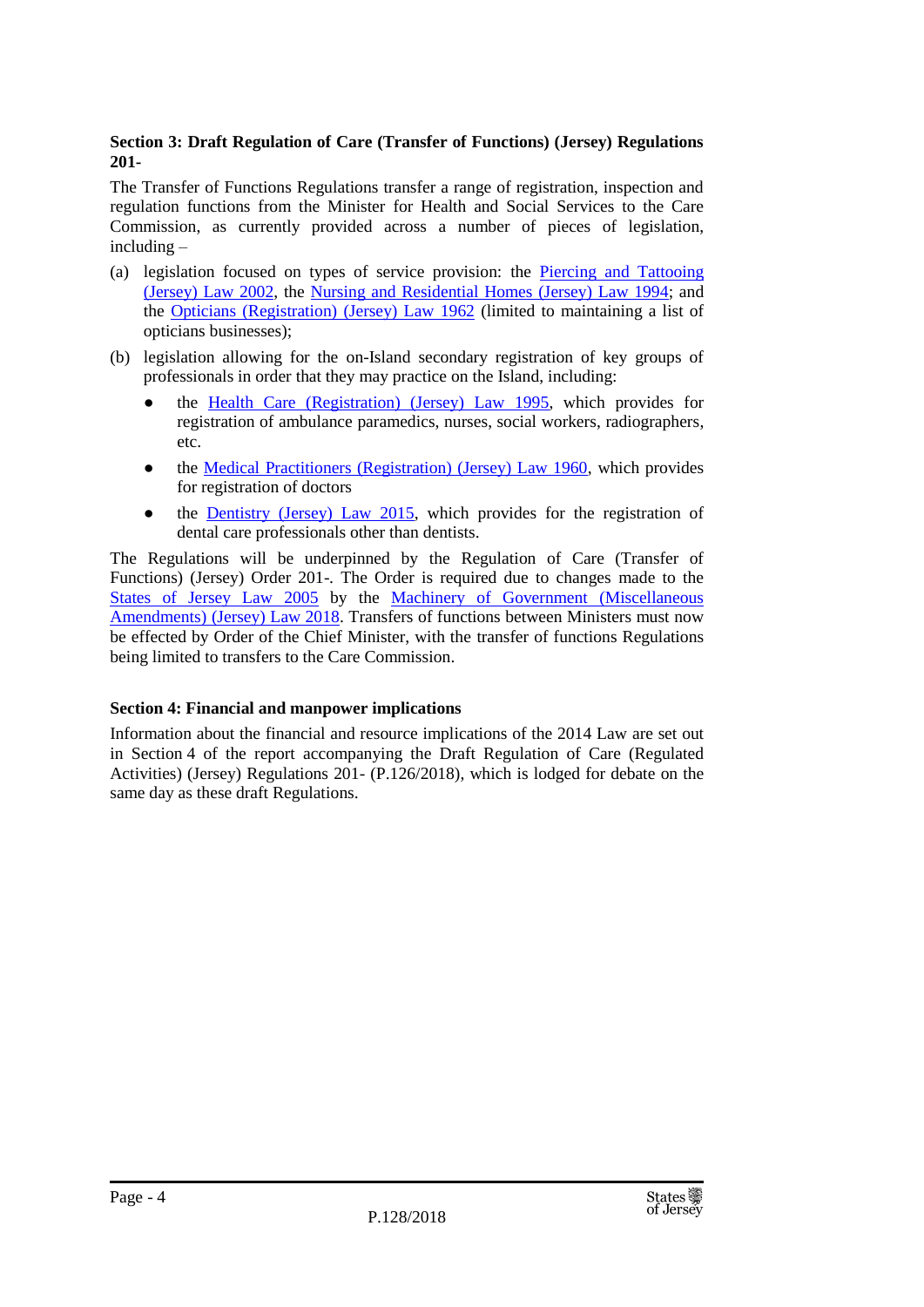# **Explanatory Note**

These Regulations transfer the functions of the Minister of Health and Social Services to the Health and Social Care Commission in relation to the regulation of the medical and associated professions and skin piercing and tattooing, other than in relation to the making of Orders. The functions of the Medical Officer of Health under the Health Care (Registration|) (Jersey) Law 1995 (which functions are administrative functions that supported the Minister's regulatory functions) are also transferred. The enactments referring to the transferred functions are consequentially amended.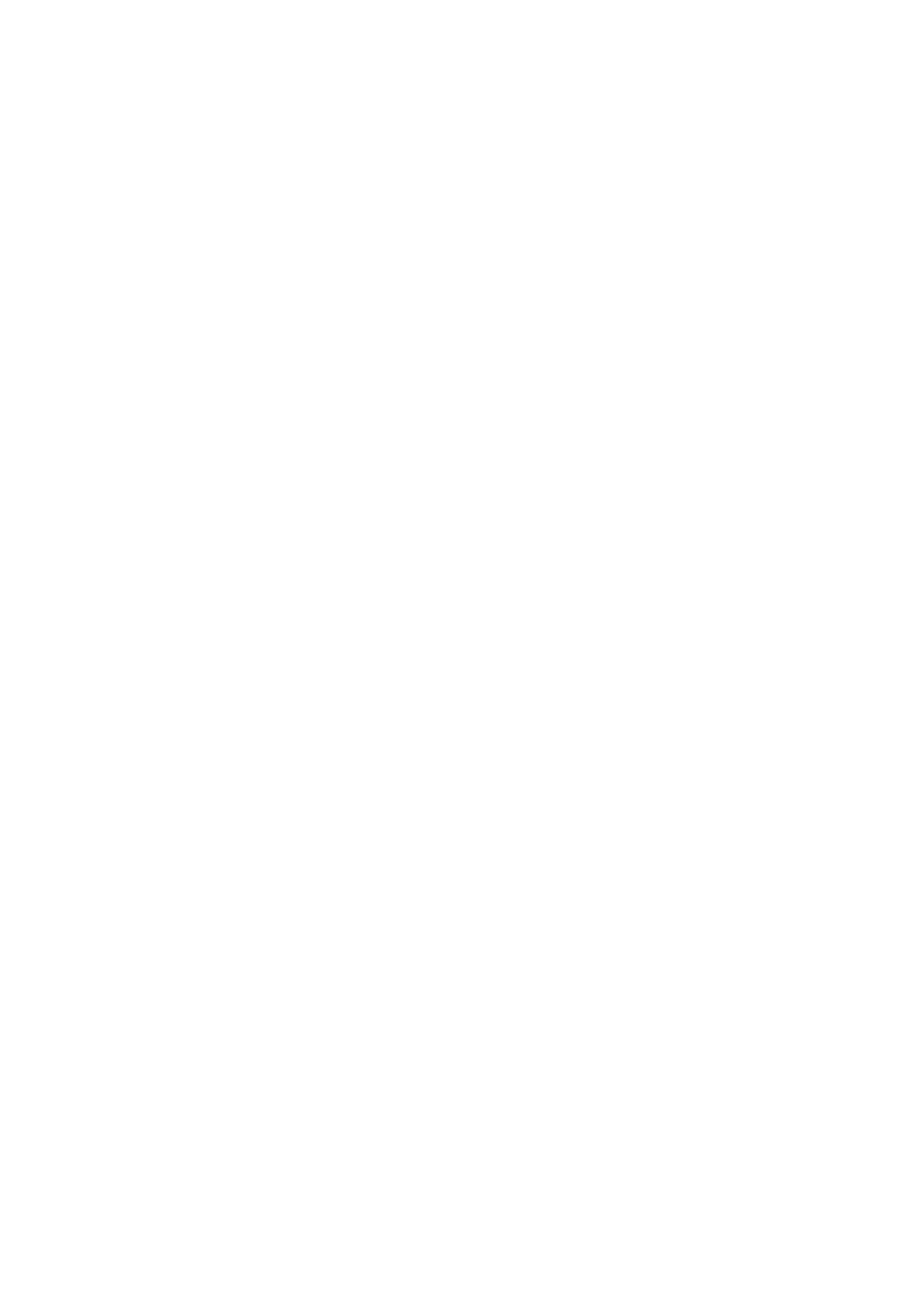

# **DRAFT REGULATION OF CARE (TRANSFER OF FUNCTIONS) (JERSEY) REGULATIONS 201-**

# **Arrangement**

# **Regulation**

| $1 \quad \blacksquare$ |                                                                    |  |
|------------------------|--------------------------------------------------------------------|--|
| 2                      | Functions of Minister for Health and Social Services transferred 9 |  |
| $\mathfrak{Z}$         |                                                                    |  |
| $\overline{4}$         |                                                                    |  |
| 5 <sup>1</sup>         |                                                                    |  |
| $6 \quad$              |                                                                    |  |
|                        |                                                                    |  |

# **[SCHEDULE](#page-12-0) 13**

|                | <b>AMENDMENT OF ENACTMENTS</b>                                       | 13 |
|----------------|----------------------------------------------------------------------|----|
| 1              |                                                                      |    |
| $\overline{2}$ |                                                                      |    |
| 3              | Medical Practitioners (Registration) (Jersey) Law 196014             |    |
| 4              | Medical Practitioners (Registration) (General Provisions) (Jersey)   |    |
| 5              | Medical Practitioners (Registration) (Responsible Officers) (Jersey) |    |
| 6              |                                                                      |    |
| 7              | Nursing Homes (General Provisions) (Jersey) Order 199516             |    |
| 8              |                                                                      |    |
| 9              |                                                                      |    |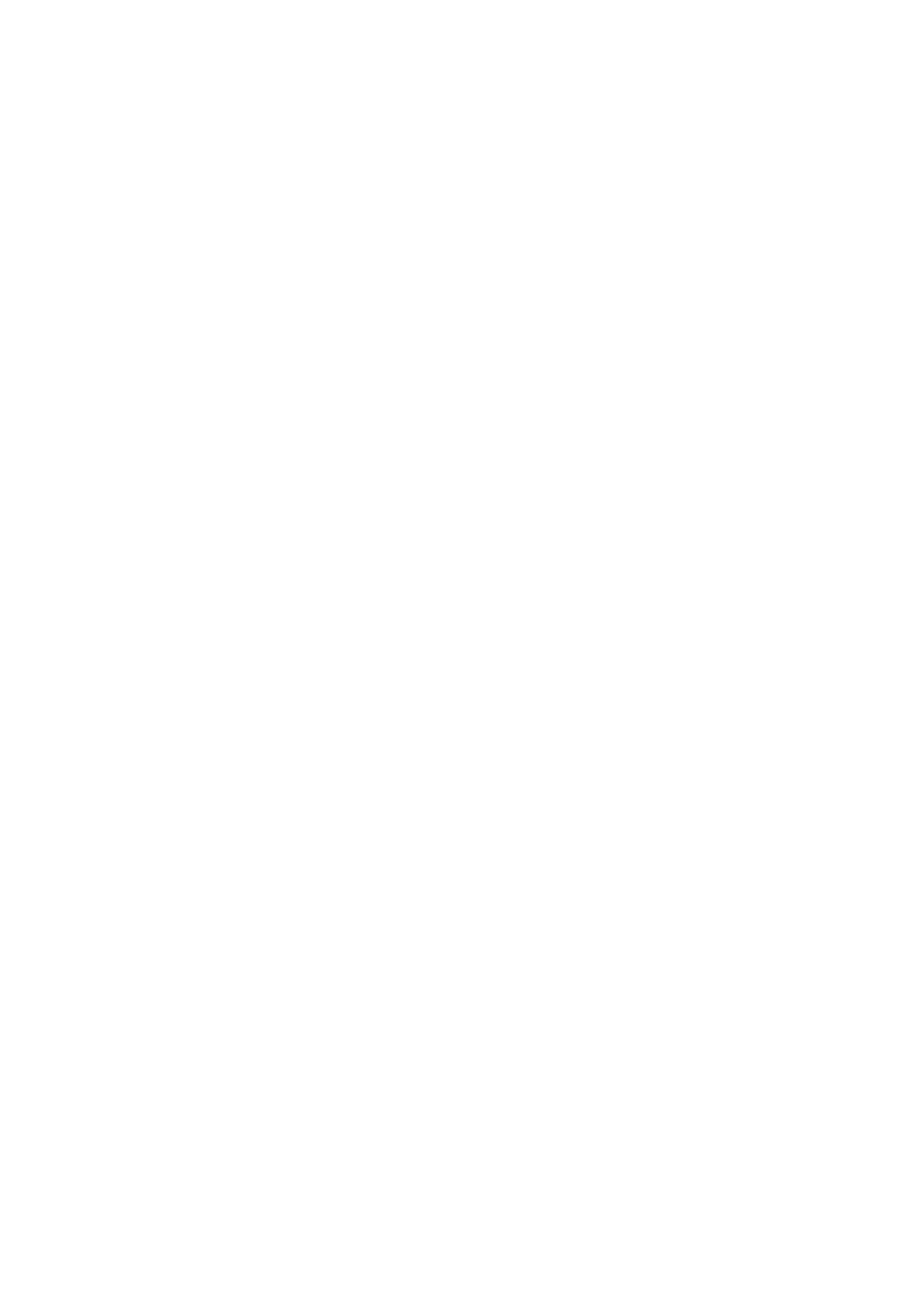

# **DRAFT REGULATION OF CARE (TRANSFER OF FUNCTIONS) (JERSEY) REGULATIONS 201-**

*Made [date to be inserted] Coming into force [date to be inserted]*

**THE STATES**, in pursuance of Article 37(2) and (3) of the Regulation of Care (Jersey) Law  $2014<sup>1</sup>$  have made the following Regulations –

# <span id="page-8-0"></span>**1 Interpretation**

In these Regulations –

"Commission" means the Health and Social Care Commission established by Article 35 of the Regulation of Care (Jersey) Law 2014<sup>2</sup>;

"Minister" means the Minister for Health and Social Services;

"transferring entity" means the Minister or the Medical Officer of Health, as the case may be.

# <span id="page-8-1"></span>**2 Functions of Minister for Health and Social Services transferred**

- (1) Subject to paragraph (2) there are transferred from the Minister to the Commission the functions under the following enactments (as, in the case of those mentioned in sub-paragraphs (f) and (g), they are amended by Schedule 2 to the Regulation of Care (Regulated Activities) (Jersey) Regulations  $201<sup>-3</sup>$ ) –
	- (a) the Dentistry (Jersey) Law 2015<sup>4</sup>;
	- (b) the Health Care (Registration) (Jersey) Law 1995<sup>5</sup>;
	- (c) the Medical Practitioners (Registration) (Jersey) Law 1960<sup>6</sup>;
	- (d) the Medical Practitioners (Registration) (General Provisions) (Jersey) Order 2014<sup>7</sup> ;
	- (e) the Medical Practitioners (Registration) (Responsible Officers) (Jersey) Order 2014<sup>8</sup> ;
	- (f) the Nursing Homes (Jersey) Law  $1994^\circ$ ;
	- (g) the Nursing Homes (General Provisions) (Jersey) Order 1995<sup>10</sup>;
	- (h) the Opticians (Registration) (Jersey) Law  $1962^{11}$ ;
	- (i) the Piercing and Tattooing (Jersey) Law  $2002^{12}$ .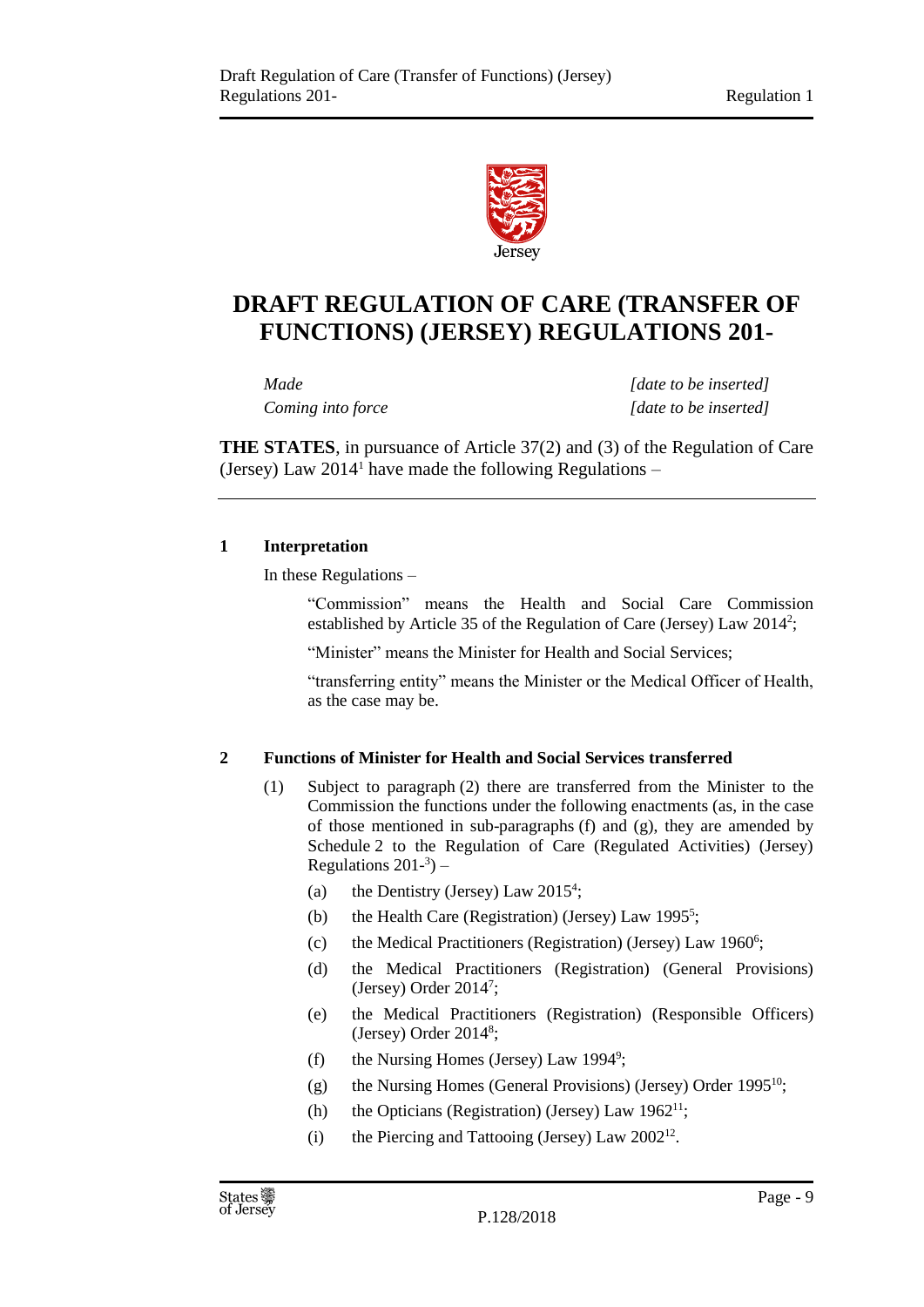- (2) The functions of the Minister with respect to the making of Orders are not transferred.
- (3) The Schedule has effect for the purposes of amendment of the enactments listed in paragraph (1).

#### <span id="page-9-0"></span>**3 Functions of the Medical Officer of Heath transferred**

- (1) As a consequence of Regulation 2(1)(b), there are transferred from the Medical Officer of Health to the Commission the functions of the Medical Officer of Health under the Health Care (Registration) (Jersey) Law 1995<sup>13</sup> (which functions are administrative functions that supported the Minister's regulatory functions).
- (2) As a consequence of paragraph (1) the Health Care (Registration) (Jersey) Law  $1995^{14}$  is amended as follows –
	- (a) the definition "Medical Officer of Health" in Article 1(1) is deleted;
	- (b) in Articles  $7(1)$  and  $(2)$ ,  $8(2)$  and  $(3)$  and  $11$  (wherever occurring) for the words "Medical Officer of Health" there is substituted the word "Commission";
	- (c) for Article 8(1) there is substituted the following paragraph –
	- "(1) Where the Commission has reason to believe that a registered person has ceased to practise the Commission may send to the registered person by registered post to the person's address appearing in the register, or to the person's last known place of abode, an inquiry as to whether or not the person wishes to have his or her name retained in the register.";
	- (d) for Article 12(1) there is substituted the following paragraph –
	- "(1) Where the Commission registers or renews the registration of any person it shall issue to the registered person, free of charge, a certificate of registration.";
	- (e) In Article  $15 -$ 
		- (i) for paragraph (1) there is substituted the following paragraph –
	- "(1) The Commission may require the production of such documents as the Commission thinks necessary in order to ensure that the provisions of this Law are being complied with.",
		- (ii) for paragraph (3) there is substituted the following paragraph –
	- "(3) A person who obstructs or impedes the Commission in the execution of its duties shall be guilty of an offence and liable to a fine not exceeding level 3 on the standard scale.".

#### <span id="page-9-1"></span>**4 Connected rights, liabilities and records transferred**

(1) All rights enjoyed and liabilities incurred by the transferring entity in connection with the functions transferred by Regulations 2 and 3 are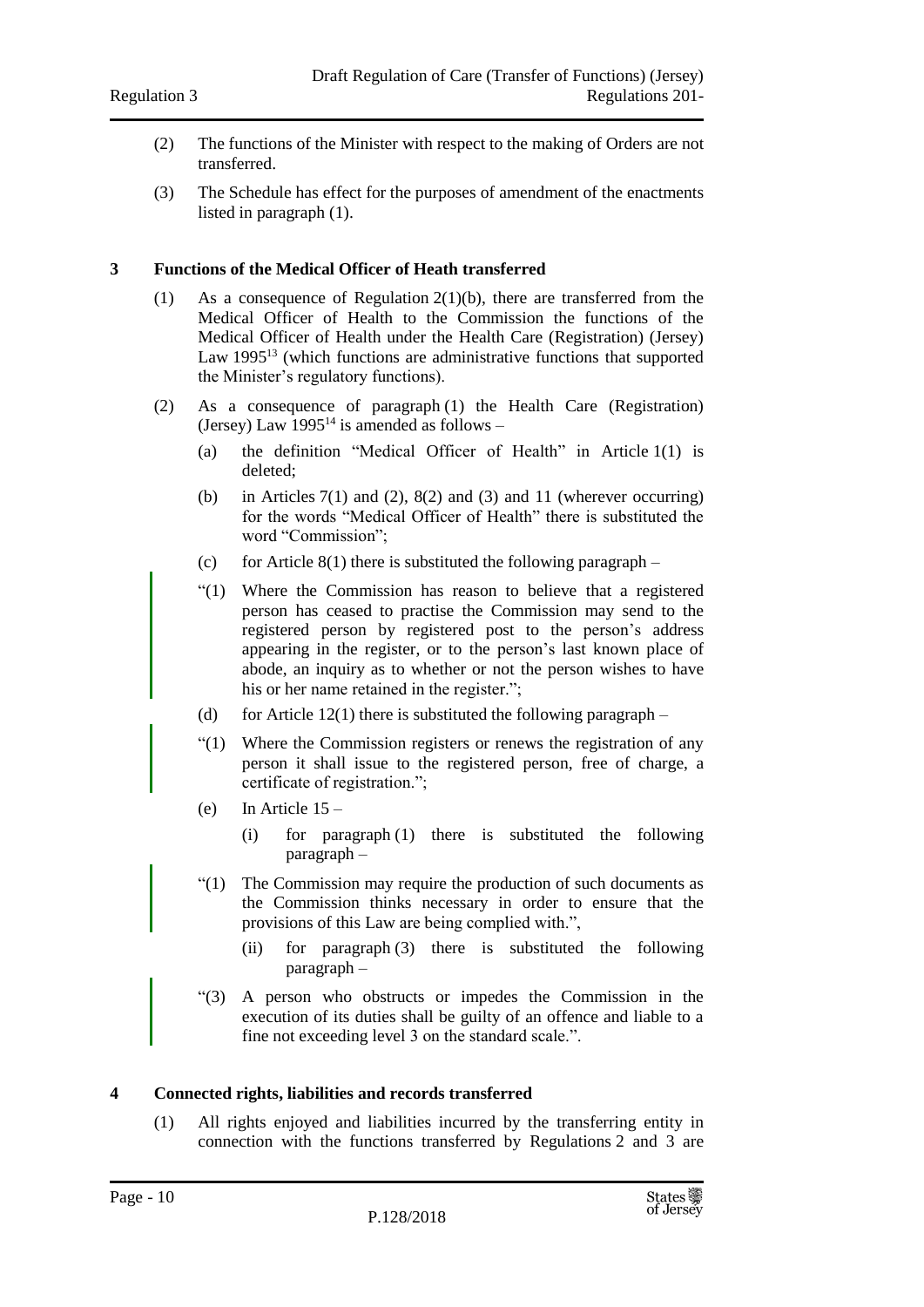transferred to the Commission and become the rights and liabilities of the Commission.

- (2) A provision of a contract or other instrument that specifies that a right or liability of the transferring entity is incapable of transfer is, to the extent that it applies to a right or liability transferred by paragraph (1), of no effect.
- (3) The operation of paragraph (1) is not regarded
	- (a) as a breach of contract or confidence or otherwise as a civil wrong;
	- (b) as a breach of any contractual provision prohibiting, restricting or regulating the assignment or transfer of rights or liabilities; or
	- (c) as giving rise to any remedy by a party to a contract or other instrument, as an event of default under any contract or other instrument or as causing or permitting the termination of any contract or other instrument, or of any obligation or relationship.
- (4) Any records held by the Minister in relation to any services under any of the enactments listed in Regulation 2(1) and any records held by the Medical Officer of Health in relation to any services under the Health Care (Registration) (Jersey) Law 1995<sup>15</sup> are transferred to the Commission, with the Minister continuing to have the right to access the records.

# <span id="page-10-0"></span>**5 Transitional provisions**

- (1) The transfers effected by Regulations 2 and 3 do not prejudice the operation of any appointment, approval, authorization, consent, delegation, determination, direction, instruction, requirement or other thing that is, before these Regulations come into force, made, given or done by the transferring entity in relation to the functions, rights and liabilities so transferred, but such matter, if then in force, continues in force to the like extent and subject to the like provisions as if it had been duly made, given or done by the Commission.
- (2) Anything commenced before these Regulations come into force by or under the authority of the transferring entity may, so far as it relates to any of the functions, rights and liabilities transferred by Regulations 2 to 4, be carried on and completed by or under the authority of the Commission.
- (3) Where, on commencement of these Regulations, any legal proceeding is pending to which the transferring entity is a party and the proceeding has reference to any of the functions, rights and liabilities transferred by Regulations 2 to 4, the Commission is substituted in the proceeding for the transferring entity and the proceeding does not abate by reason of the substitution.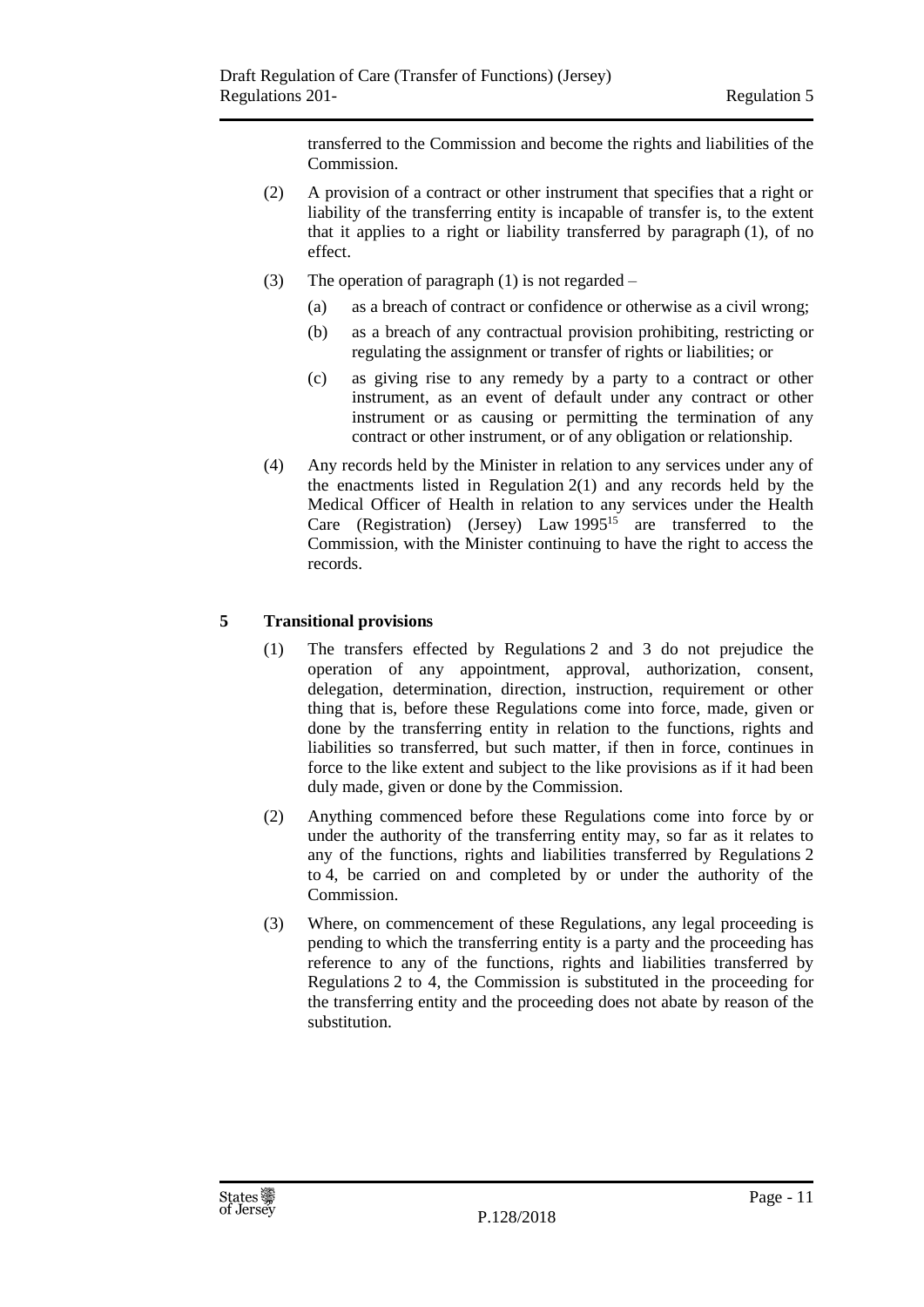# <span id="page-11-0"></span>**6 Citation and commencement**

These Regulations may be cited as the Regulation of Care (Transfer of Functions) (Jersey) Regulations 201- and shall come into force on 1st January 2019.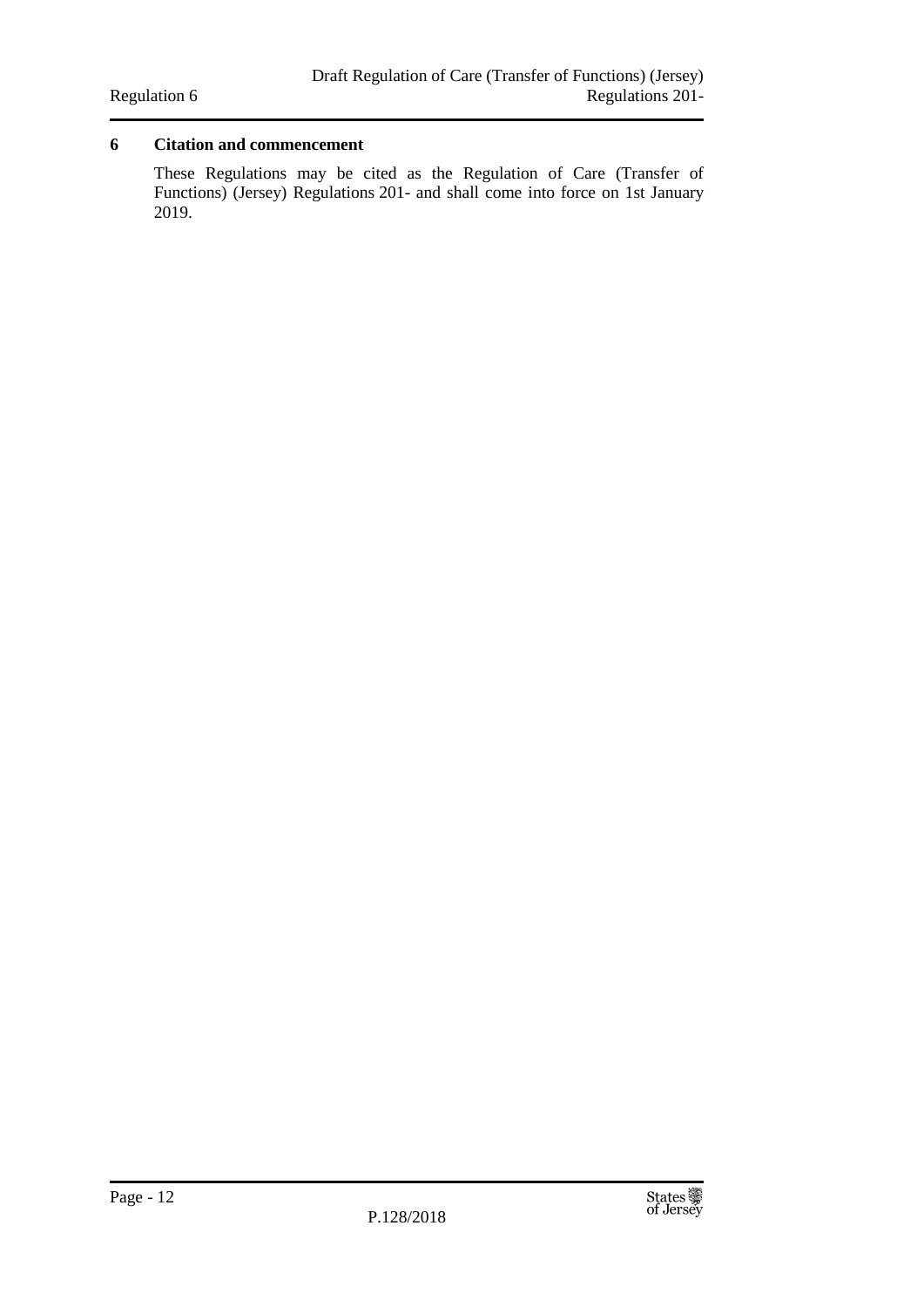# **SCHEDULE**

#### (Regulation 2)

#### **AMENDMENT OF ENACTMENTS**

#### <span id="page-12-2"></span><span id="page-12-1"></span><span id="page-12-0"></span>**1 Dentistry (Jersey) Law 2015**

- (1) The Dentistry (Jersey) Law  $2015^{16}$  is amended as follows.
- (2) In Article  $1 -$ 
	- (a) before the definition "Court" there is inserted the following definition –

" "Commission" means the Health and Social Care Commission established by Article 35 of the Regulation of Care (Jersey) Law  $2014^{17}$ ;";

- (b) the definition "Minister" is deleted.
- (3) In the following places for the word "Minister" (wherever occurring) there is substituted the word "Commission" –
	- (a) in Article 7(1), (3)(e), (4) and (5);
	- (b) in Article 8;
	- (c) in Article 9;
	- (d) in Article 10(3), (4) and (5);
	- (e) in Article 11(1), (5), (6) and (7);
	- (f) in Article 12 (including the heading);
	- (g) in Article  $13(1)$  and  $(2)$ ;
	- (h) in Article  $15(1)$  and  $(3)$ ;
	- (i) in Article 16(1) and (3);
	- (i) in Article 17(1), (2), (3), (4), (5), (7) and (8);
	- (k) in Article 18(1) and (2);
	- (l) in Article 19;
	- (m) in Article  $20(1)$  and  $(3)(b)$  and (c).
- (4) In Article 9(4) for the words "his or her" there is substituted the word " $its$ ".
- $(5)$  In Article 11(1), 13(1) and 17(3) for the words "he or she" there is substituted the word "it".
- (6) In Articles  $17(5)(a)$  and (b),  $18(2)(a)$  and (b),  $19(3)$  and  $20(3)(b)$  for the words "the Minister's" there is substituted the word "its".

# <span id="page-12-3"></span>**2 Health Care (Registration) (Jersey) Law 1995**

(1) The Health Care (Registration) (Jersey) Law 1995<sup>18</sup> is amended as follows.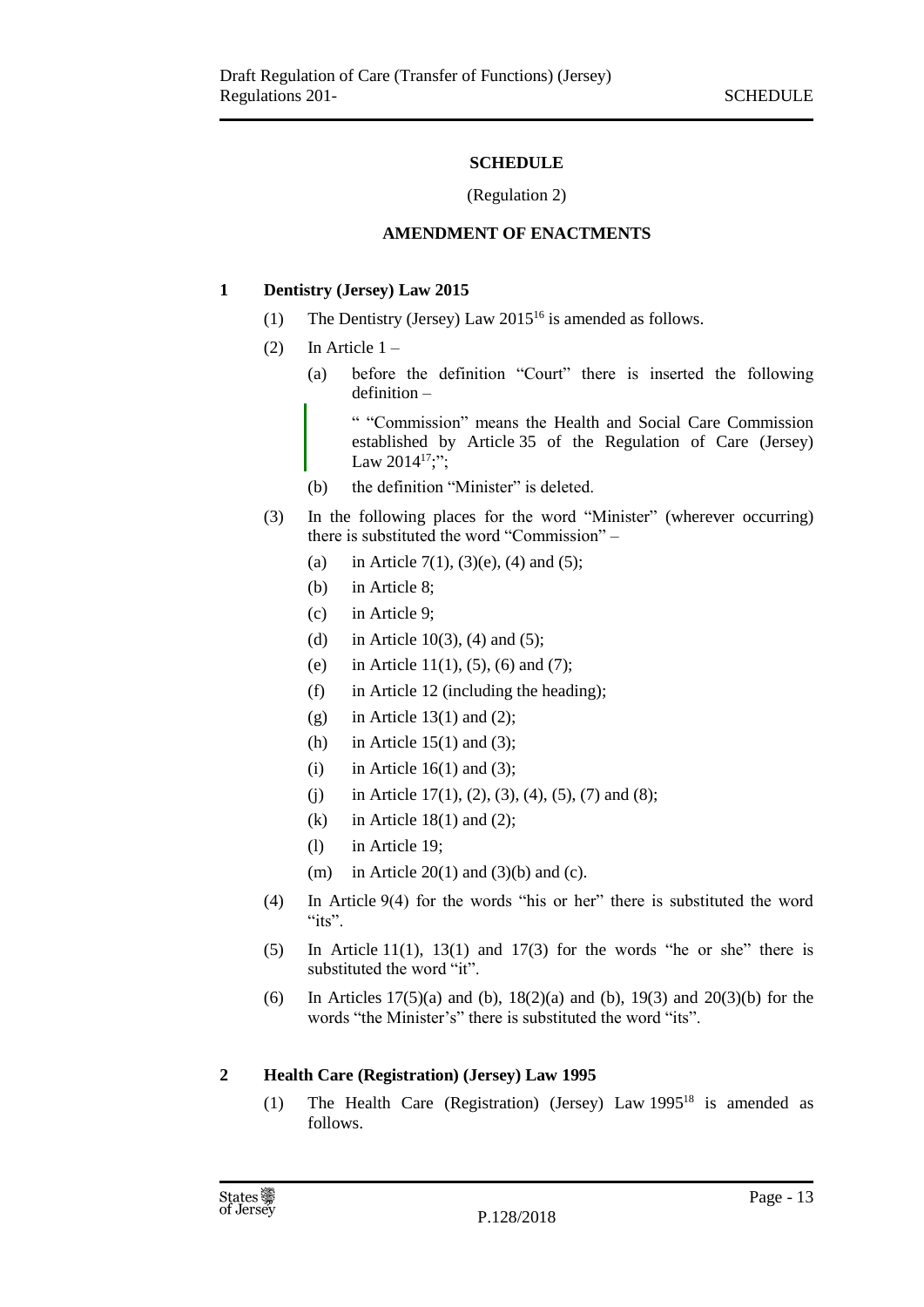- (2) In Article  $1 -$ 
	- (a) after the definition "applicant" there is inserted the following definition –

" "Commission" means the Health and Social Care Commission established by Article 35 of the Regulation of Care (Jersey) Law  $2014^{19}$ ;";

- (b) the definition "Minister" is deleted;
- (3) In the following places for the word "Minister" (wherever occurring) there is substituted the word "Commission" –
	- (a) Article  $2(4)(b)$ ;
	- (b) Article 3(1);
	- (c) Articles 5 and 6;
	- (d) Article  $8(4)$ ;
	- (e) Article  $9(1)$ ;
	- (f) Article 14(1).
- (4) In Article  $6(2)$  for the words "he or she" there is substituted the word "it" and for the word "Minister's" there is substituted the word "Commission's".

#### <span id="page-13-0"></span>**3 Medical Practitioners (Registration) (Jersey) Law 1960**

- (1) The Medical Practitioners (Registration) (Jersey) Law  $1960^{20}$  is amended as follows.
- (2) In Article 1(1) before the definition "Minister" there is inserted the following definition –

" "Commission" means the Health and Social Care Commission established by Article 35 of the Regulation of Care (Jersey) Law  $2014^{21}$ ;".

- (3) In the following places, for the word "Minister" (wherever occurring) there is substituted the word "Commission" –
	- (a) in Articles 3 and 4;
	- (b) in Article  $5(1)$  and  $(3)$ ;
	- (c) in Article 5A;
	- (d) in Article 5B(1), (5), (6), (7) and (8);
	- (e) in Articles 5C and 5D;
	- (f) in Article 8;
	- (g) in Article 9(1), (2), (3), (4), (5), (7) and (8)(a);
	- (h) in Article 10(1), (2), (3) and (4);
	- (i) in Article 10A;
	- (i) in Article 10B(1), (3) and (4).
- (4) In Article 5B and 9(3) for the words "he or she" there is substituted the word "it"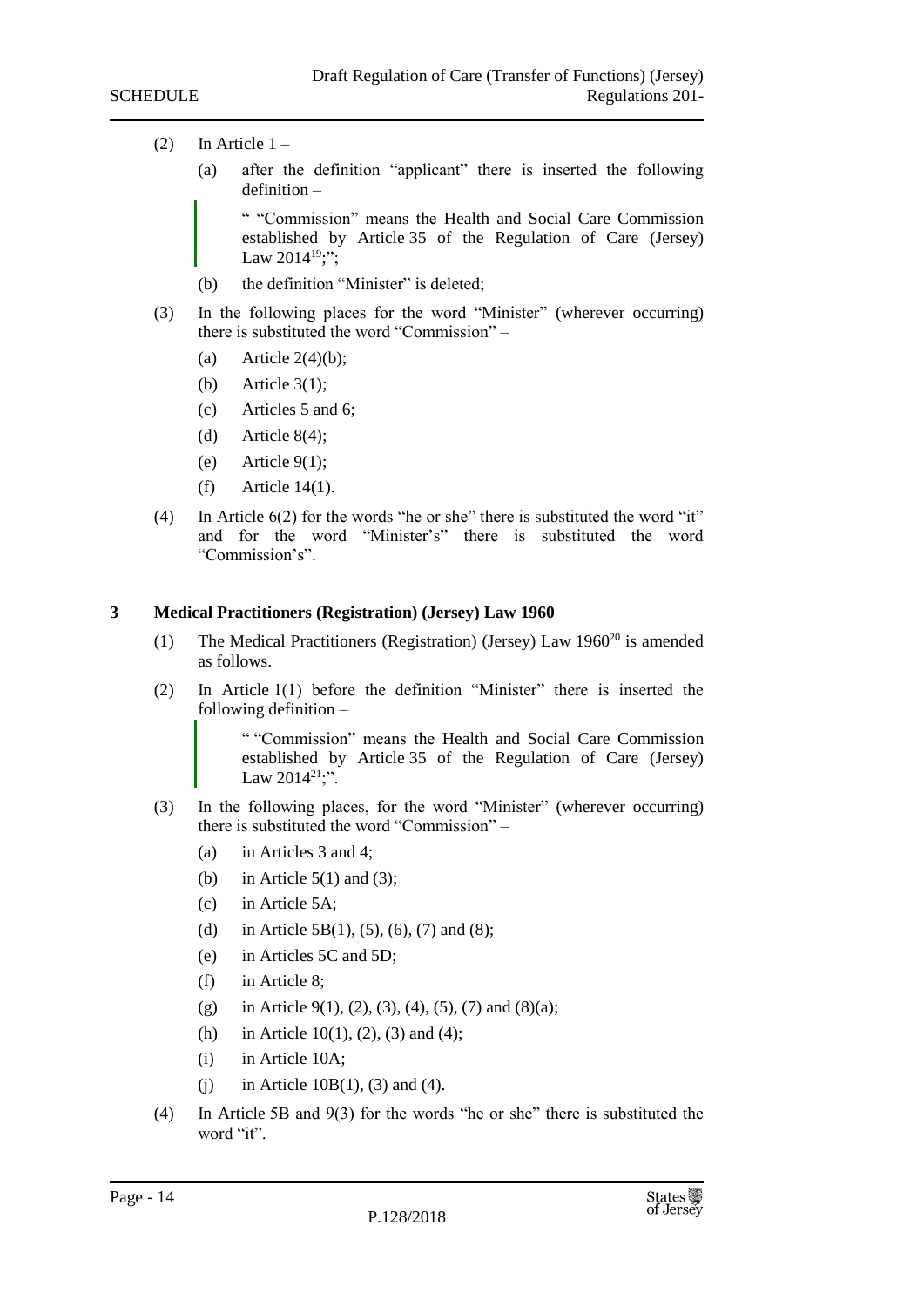(5) In Articles 9(5)(a) and (b), 10(4)(a) and (b), 10A(3), 10B(4)(b) for the words "the Minister's" there is substituted the word "its".

#### <span id="page-14-0"></span>**4 Medical Practitioners (Registration) (General Provisions) (Jersey) Order 2014**

- (1) The Medical Practitioners (Registration) (General Provisions) (Jersey) Order 2014<sup>22</sup> is amended as follows.
- (2) In the following places for the word "Minister" (wherever occurring) there is substituted the word "Commission" –
	- (a) in Article  $4(1)(a)$  and (d) and (2);
	- (b) in Article  $6(3)$ , (4) and (5);
	- (c) in Article 7 (including the heading);
	- (d) in Article  $8(1)$ .
- (3) In the heading to Article 8 for the word "Minister's" there is substituted the word "Commission's".

#### <span id="page-14-1"></span>**5 Medical Practitioners (Registration) (Responsible Officers) (Jersey) Order 2014**

- (1) The Medical Practitioners (Registration) (Responsible Officers) (Jersey) Order  $2014^{23}$  is amended as follows.
- (2) In the following places for the word "Minister" (wherever occurring) there is substituted the word "Commission" –
	- (a) in Article 4(2), (3) and (4);
	- (b) in paragraph  $2(2)(c)(ii)$  of Schedules 1, 2, 3 and 4;
	- (c) in paragraph 2(d) of Schedule 5;
	- (d) in paragraph  $3(2)(c)$  of Schedule 6.
- (3) In paragraph  $2(2)(c)(ii)$  of Schedules 1, 2, 3 and 4 and paragraph  $3(2)(c)$ of Schedule 6 for the words "his or her" there is substituted the word " $its$ ".
- (4) In paragraph 2(d) of Schedule 5 for the word "Minister's" there is substituted the word "Commission's".

# <span id="page-14-2"></span>**6 Nursing Homes (Jersey) Law 1994**

- (1) The Nursing Homes (Jersey) Law 1994<sup>24</sup> is amended as follows.
- $(2)$  In Article  $1(1)$ 
	- (a) after the definition "certified" there is inserted the following definition –

" "Commission" means the Health and Social Care Commission established by Article 35 of the Regulation of Care (Jersey) Law  $2014^{25}$ ;";

(b) the definition "Minister" is deleted.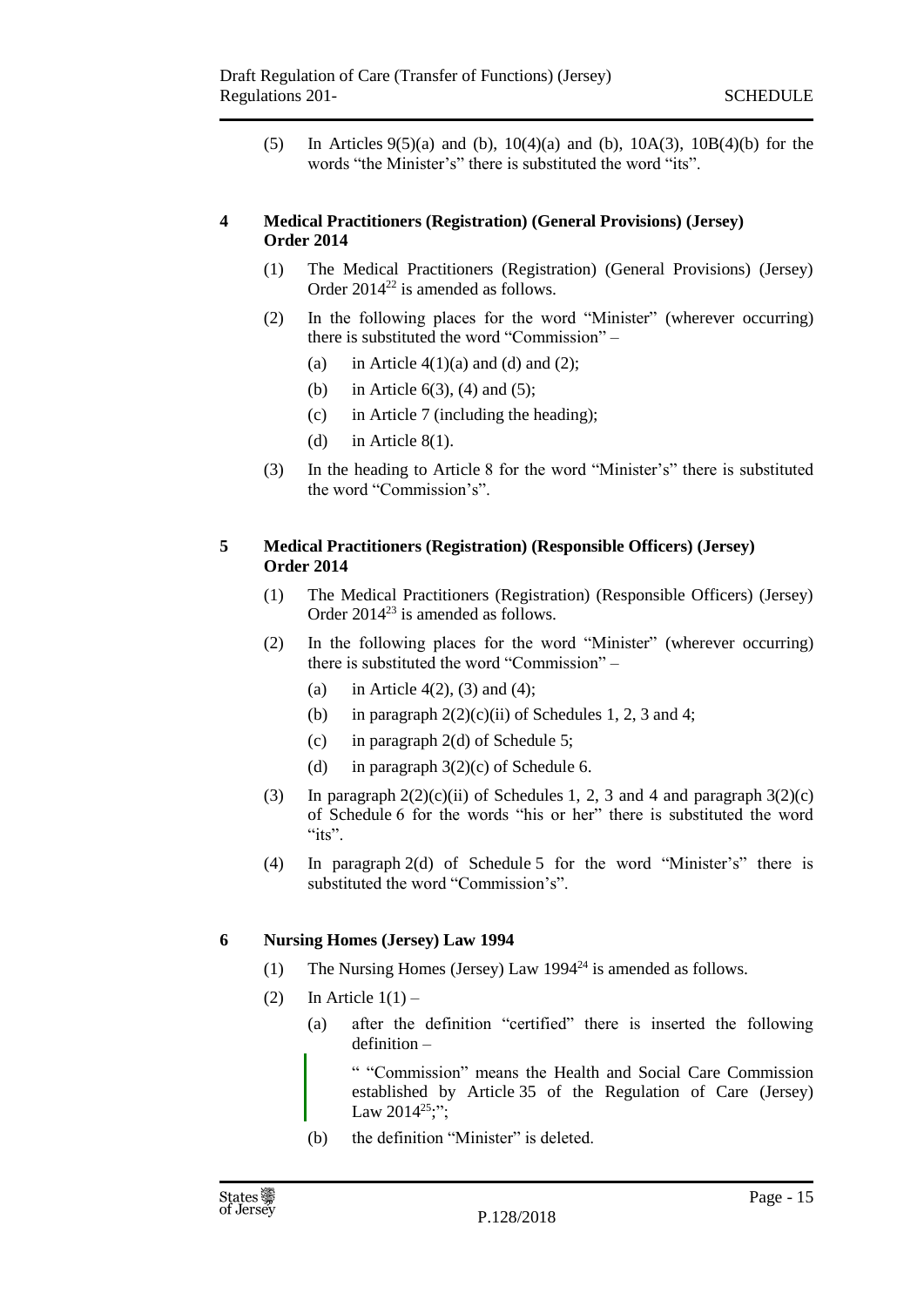- (3) In the following places for the word "Minister" (wherever occurring) there is substituted the word "Commission" –
	- (a) in Article  $1A(3)(f)$ ;
	- (b) in Article 4(1), (5)(a), (6), 8(b) and (10);
	- (c) in Article  $6(2)$ ,  $(3)$  and  $(4)$ ;
	- (d) in Article 7;
	- (e) in Article  $8(1)$ ;
	- (f) in Article 9;
	- (g) in Article  $10(1)$  and (3) and in the heading;
	- (h) in Article 11(1), (2) and (6);
	- (i) in Article 12;
	- $(i)$  in Article 13(1);
	- (k) in Article 14;
	- (1) in Article  $15(2)(d)$  and (i);
	- (m) in Article 19(1).
- (5) In Article  $9(1)$  and  $(4)(a)$ ,  $11(3)$  for the word "Minister's" there is substituted the word "Commission's".
- (6) In Article 10(1) for the words "he or she" there is substituted the word "it" and for the words "his or her" there is substituted the word "its".

#### <span id="page-15-0"></span>**7 Nursing Homes (General Provisions) (Jersey) Order 1995**

- (1) The Nursing Homes (General Provisions) (Jersey) Order 1995<sup>26</sup> is amended as follows.
- (2) In the following places for the word "Minister" (wherever occurring) there is substituted the word "Commission" –
	- (a) in Article  $2(2)$ ;
	- (b) in Articles 5 and 7;
	- (c) in Article  $8(1)$ ;
	- (d) in Articles  $9(1)$ , (2) and (4);
	- (e) in Article  $10(1)(t)$  and  $(2)(d)$ ;
	- (f) in Article 11;
	- $(g)$  in Article 13(1);
	- (h) in Article 14;
	- (i) in Article 16(1)(b), (3)(a) and (4);
	- (j) in paragraphs 1, 2 and 4 of Part 2 of Schedule 1;
	- (k) in the sub-heading to Schedule 3.
- (3) In Article  $16(3)(a)(i)$ , (ii) and (iii) for the words "the Minister's" there is substituted the word "its".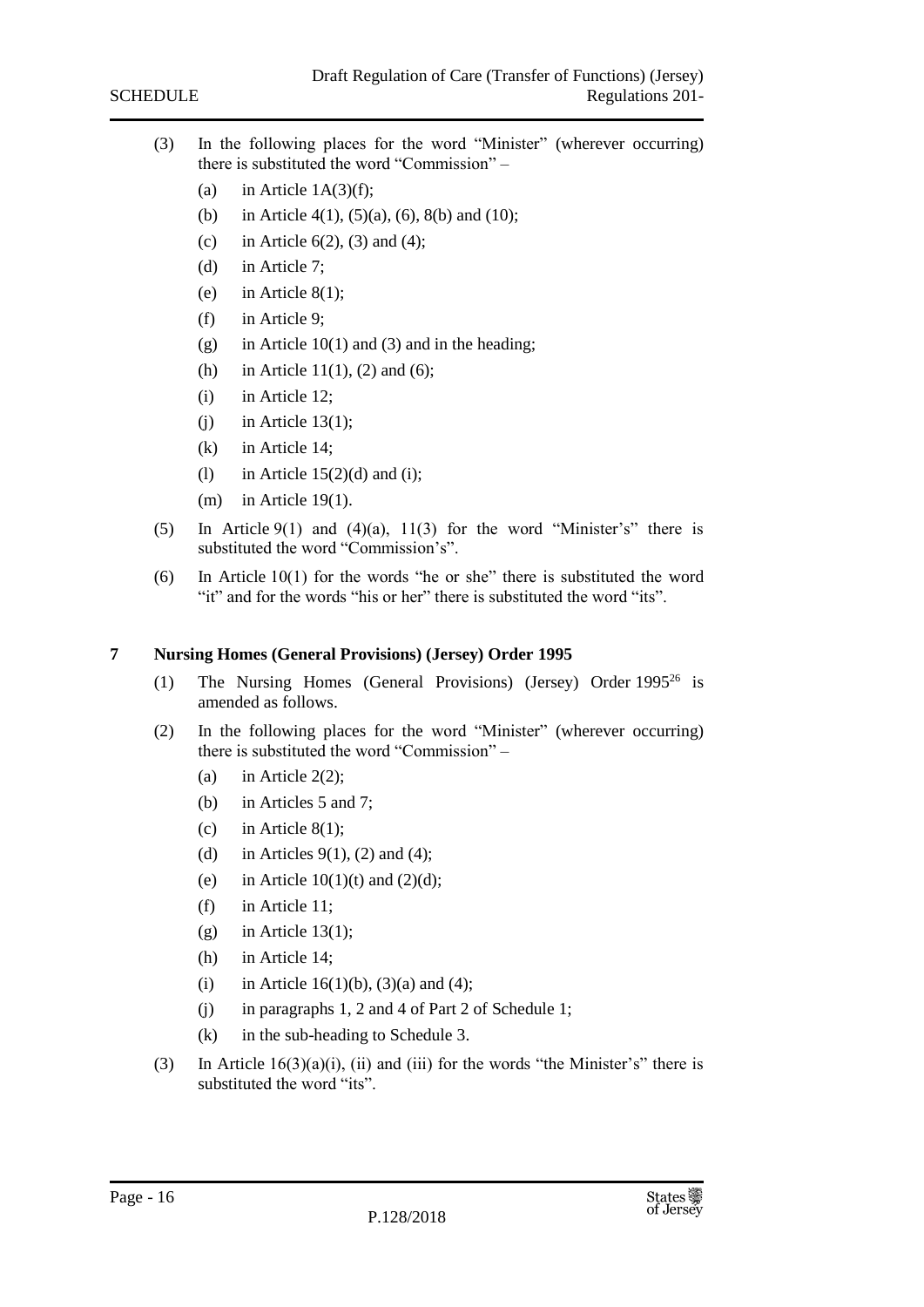#### <span id="page-16-0"></span>**8 Opticians (Registration) (Jersey) Law 1962**

- (1) The Opticians (Registration) (Jersey) Law  $1962^{27}$  is amended as follows.
- (2) In Article  $1(1)$ 
	- (a) before the definition "Court" there is inserted the following definition –

" "Commission" means the Health and Social Care Commission established by Article 35 of the Regulation of Care (Jersey) Law  $2014^{28}$ ;";

- (b) the definition "Minister" is deleted.
- (3) In the following places for the word "Minister" (wherever occurring) there is substituted the word "Commission" –
	- (a) in Article 6;
	- (b) in Article  $7(1)(b)$ ;
	- (c) in Article 15(1) and (3);
	- (d) in Article 17.
- (4) In Articles 15(3) and 17 (wherever occurring) for the words "he or she" there is substituted the word "it".
- (5) In Article 17(1) for the words "his or her" there is substituted the word " $its$ ".

#### <span id="page-16-1"></span>**9 Piercing and Tattooing (Jersey) Law 2002**

- (1) The Piercing and Tattooing (Jersey) Law 2002<sup>29</sup> is amended as follows.
- (2) In Article  $1 -$ 
	- (a) after the definition "body piercing" there is inserted the following definition –

" "Commission" means the Health and Social Care Commission established by Article 35 of the Regulation of Care (Jersey) Law  $2014^{30}$ ;";

- (b) the definition "Minister" is deleted.
- (3) In the following places for the word "Minister" (wherever occurring) there is substituted the word "Commission" –
	- (a) in Article  $2(1)$  and  $(2)$ ;
	- (b) in Article  $3(a)$  and (c);
	- (c) in Article 4;
	- (d) in Article  $7(1)$ :
	- (e) in Article 9;
	- (f) in Article 10(2);
	- (g) in Article 11.
- (4) In Articles 4(3) and 11(1) for the words "he or she" there is substituted the word "it".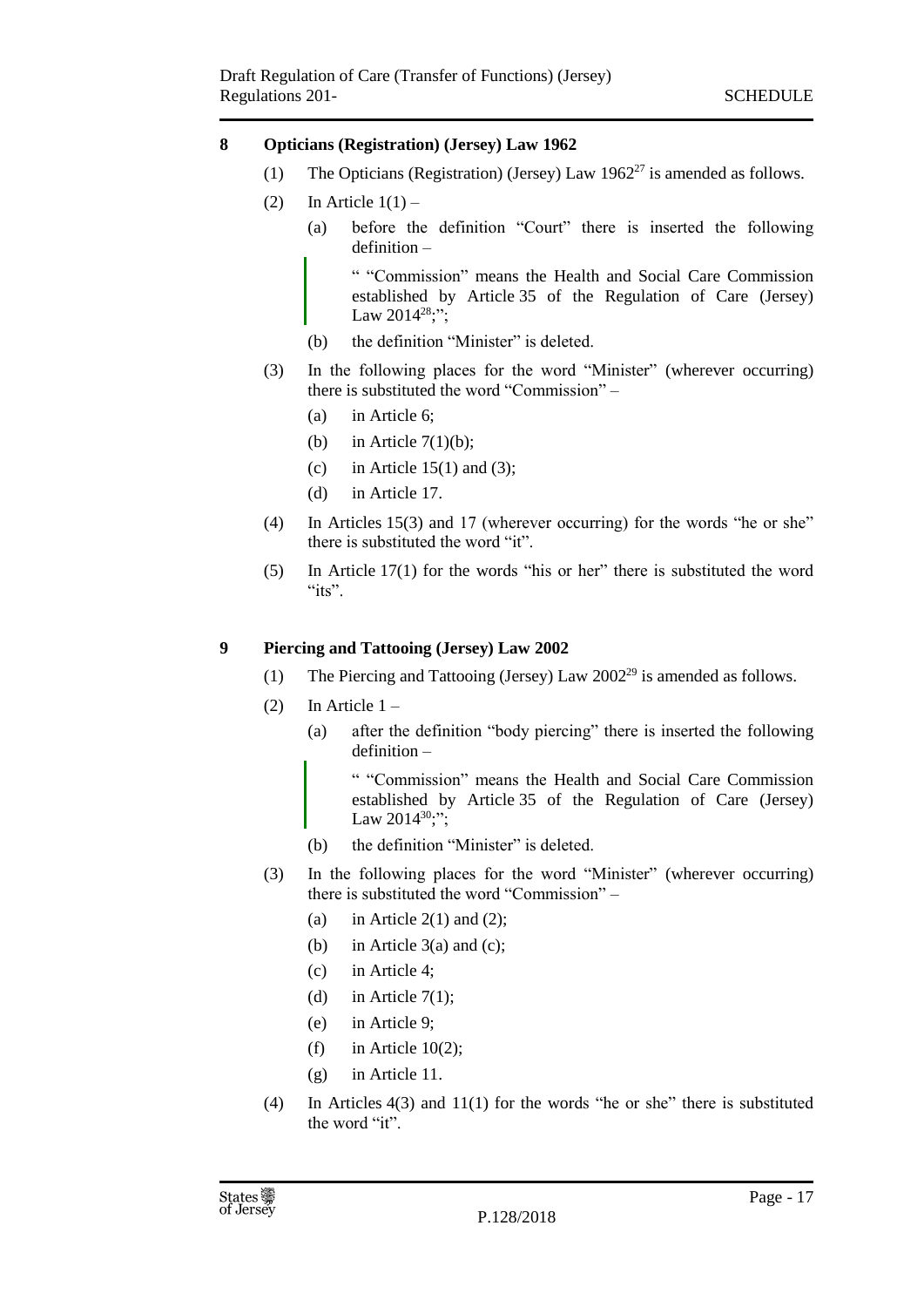(5) In Article 11(1)(a), (2) and (6) for the word "Minister's" there is substituted the word "Commission's".